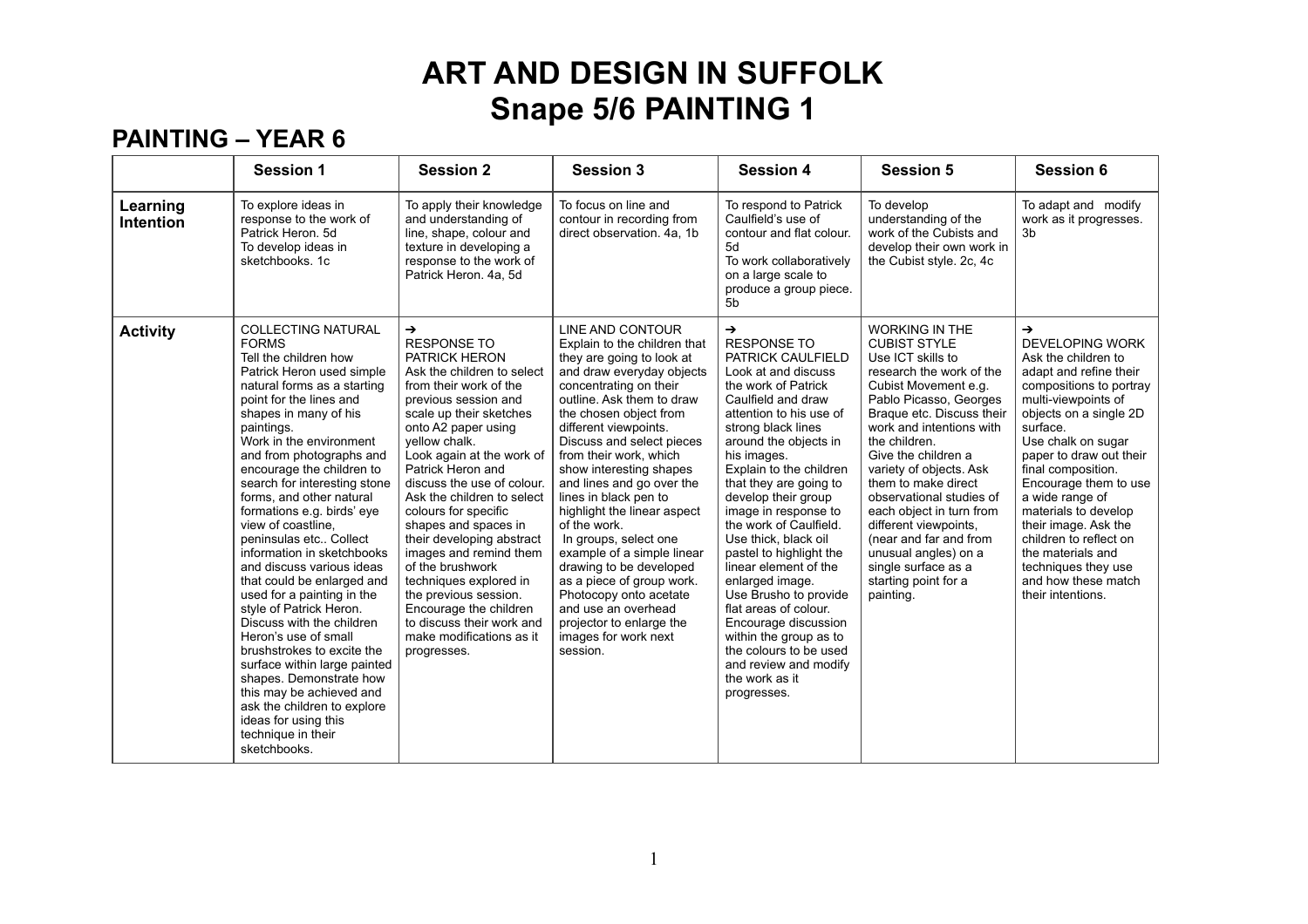#### **PAINTING – YEAR 6**

| Skills,<br>concepts,<br>knowledge and<br>understanding | Discussing the work of<br>Patrick Heron and<br>understanding his use of<br>natural forms as a<br>starting point for his<br>images.<br>Using brushwork to give<br>an interesting surface to<br>shapes within their<br>paintings. | Using own collected<br>images as a starting<br>point for work.<br>Understanding the visual<br>elements of colour.<br>shape and space and<br>how these can be<br>combined to produce<br>abstract images in the<br>style of Patrick Heron. | Concentrating on the<br>outlines of everyday<br>objects to produce<br>simple linear drawings.<br>To work with others and<br>select one image to<br>develop into a group<br>piece.<br>To use an overhead<br>projector to enlarge an<br>image. | Discussing the linear<br>qualities of the work of<br>Patrick Caulfield.<br>Working within a group.                  | Developing direct<br>observational skills from<br>variety of viewpoints.<br>Developing knowledge of<br>the Cubist Movement. | Selecting appropriate<br>materials to transpose<br>their drawings into multi-<br>media Cubist images.<br>Adapting and improving<br>their work to realise their<br>intentions. |
|--------------------------------------------------------|---------------------------------------------------------------------------------------------------------------------------------------------------------------------------------------------------------------------------------|------------------------------------------------------------------------------------------------------------------------------------------------------------------------------------------------------------------------------------------|----------------------------------------------------------------------------------------------------------------------------------------------------------------------------------------------------------------------------------------------|---------------------------------------------------------------------------------------------------------------------|-----------------------------------------------------------------------------------------------------------------------------|-------------------------------------------------------------------------------------------------------------------------------------------------------------------------------|
| <b>Vocabulary</b>                                      | Starting point<br>Natural forms<br>Viewpoints<br>Representing<br>Weathered surfaces<br>Shapes<br>Spaces<br>Abstract                                                                                                             | Shapes<br>Spaces<br><b>Brushwork</b><br>Response                                                                                                                                                                                         | Acetate<br>Simple<br>Linear<br>Outline<br>Contour                                                                                                                                                                                            | Enlarge<br>Linear<br>Overwork<br>Heavy<br>Infill                                                                    | Still life<br>Multi-media<br>Angles<br>View points<br>Observational<br>Built-up surface                                     | <b>Inks</b><br><b>Stains</b><br>Dyes<br>Adapt<br>Transpose                                                                                                                    |
| <b>Curriculum</b><br>links                             | Literacy - discussing<br>images,<br>Geography - weathered<br>surfaces.<br>Science - natural forms.                                                                                                                              | Literacy - discussing and<br>comparing work.                                                                                                                                                                                             | ICT - using overhead<br>projector to enlarge an<br>image.                                                                                                                                                                                    | PSHE/Citizenship -<br>working within a group.                                                                       | Music – instruments<br>used in Picasso images.                                                                              | Literacy- discussion of<br>own and others' work.                                                                                                                              |
| <b>Resources</b>                                       | Sketchbooks,<br>Drawing pencils,<br>charcoal, graphite sticks,<br>Acrylic paint or ready-<br>mix.<br>Brushes.<br>Patrick Heron-<br><b>Tate</b><br>Google images                                                                 | Sketchbooks,<br>A2 white/off-white paper,<br>Acrylic paint or ready-<br>mix.<br>Brushes.                                                                                                                                                 | Acetate,<br>Pencils/ black markers,<br>Large paper.                                                                                                                                                                                          | As previous session +<br>Brusho colour.<br>Black oil pastel.<br>Patrick Caulfield -<br><b>Tate</b><br>Google images | Sketchbooks,<br>Viewfinders,<br>Drawing pencils.<br>Cubist images - Picasso,<br>Brague -<br>Google images<br><b>Tate</b>    | Sugar paper,<br>PVA glue,<br>Wide range of found and<br>natural fabrics and<br>materials.<br>Inks.<br>Dyes,<br>Paints etc.                                                    |
| Time                                                   | 1 hour                                                                                                                                                                                                                          | 1 hour                                                                                                                                                                                                                                   | 1 hour                                                                                                                                                                                                                                       | 1 hour                                                                                                              | 1hour                                                                                                                       | 1 hour                                                                                                                                                                        |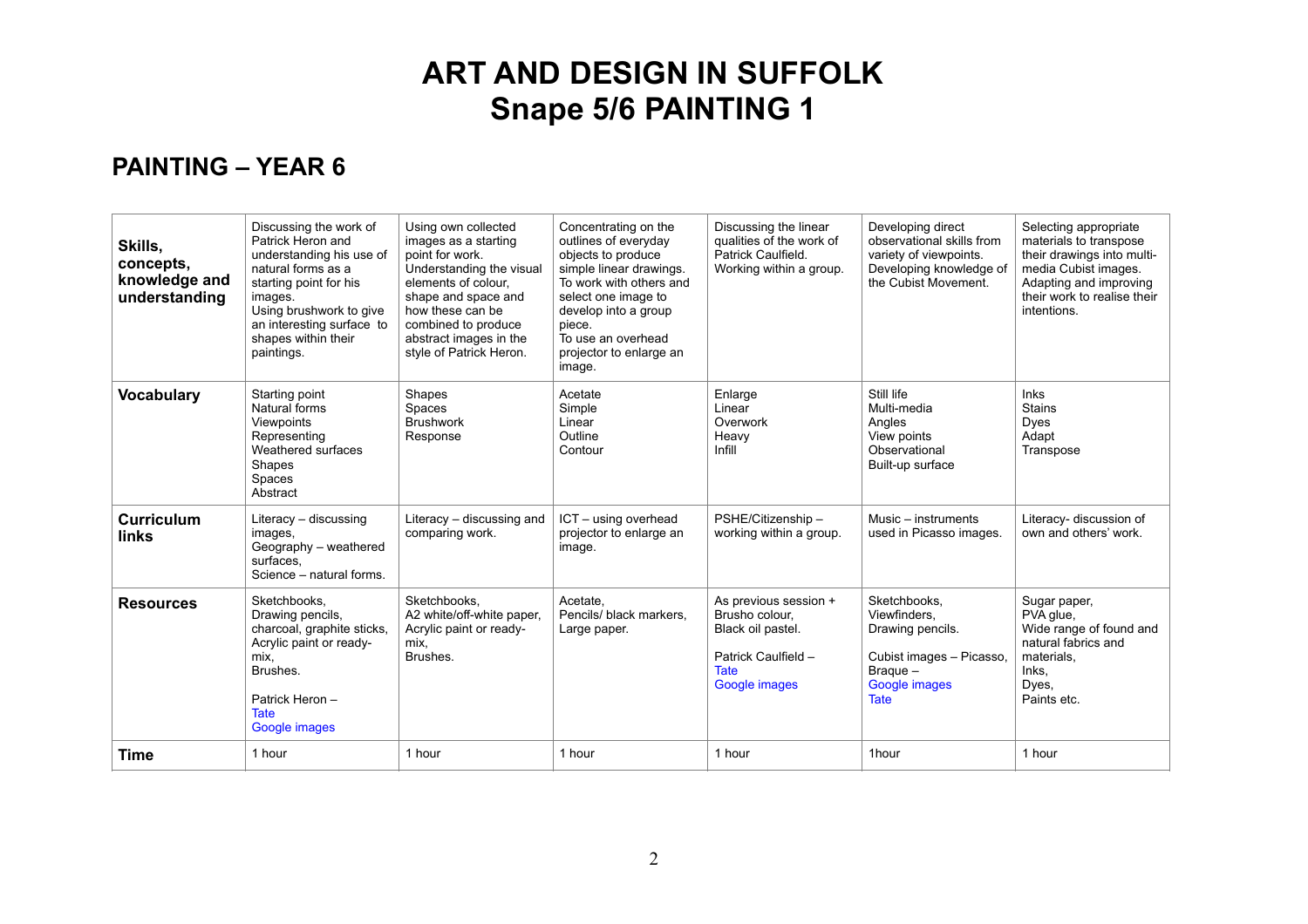### **PAINTING – YEAR 6**

| <b>Expectations</b>                                                                                                                                                                                                                                                                                                                                                                                                                                                                                                                                                                                                                              | <b>Names</b>                    | <b>Next Steps</b> |
|--------------------------------------------------------------------------------------------------------------------------------------------------------------------------------------------------------------------------------------------------------------------------------------------------------------------------------------------------------------------------------------------------------------------------------------------------------------------------------------------------------------------------------------------------------------------------------------------------------------------------------------------------|---------------------------------|-------------------|
| Some children will have made limited progress. They will be able<br>to  use sketches to produce paintings in the Cubist Style. They will<br>be able to comment on their work and that of others and make<br>improvements where they think fit. They will also be able to use their<br>sketchbooks to explore ideas and collect images for further work and<br>work with others on a group project. They will also be able to use a<br>variety of media in colour work and suggest how this may be suitable<br>for different purposes.                                                                                                            |                                 |                   |
| Most children will be able to  compare and comment on the work of<br>Cubist painters and use techniques of combining and organising<br>images to produce work in their style. They will be able to apply<br>different techniques using colour and understand the ideas and<br>approaches different artists use in their work. They will be able to use a<br>sketchbook to organise and explore ideas and review their own work<br>and that of others. Working within a group, they will be able to co-<br>operate with others on producing an enlarged group image and discuss<br>similarities between this and the work of a well-known artist. | <b>COMPLETED PAINTING UNITS</b> |                   |